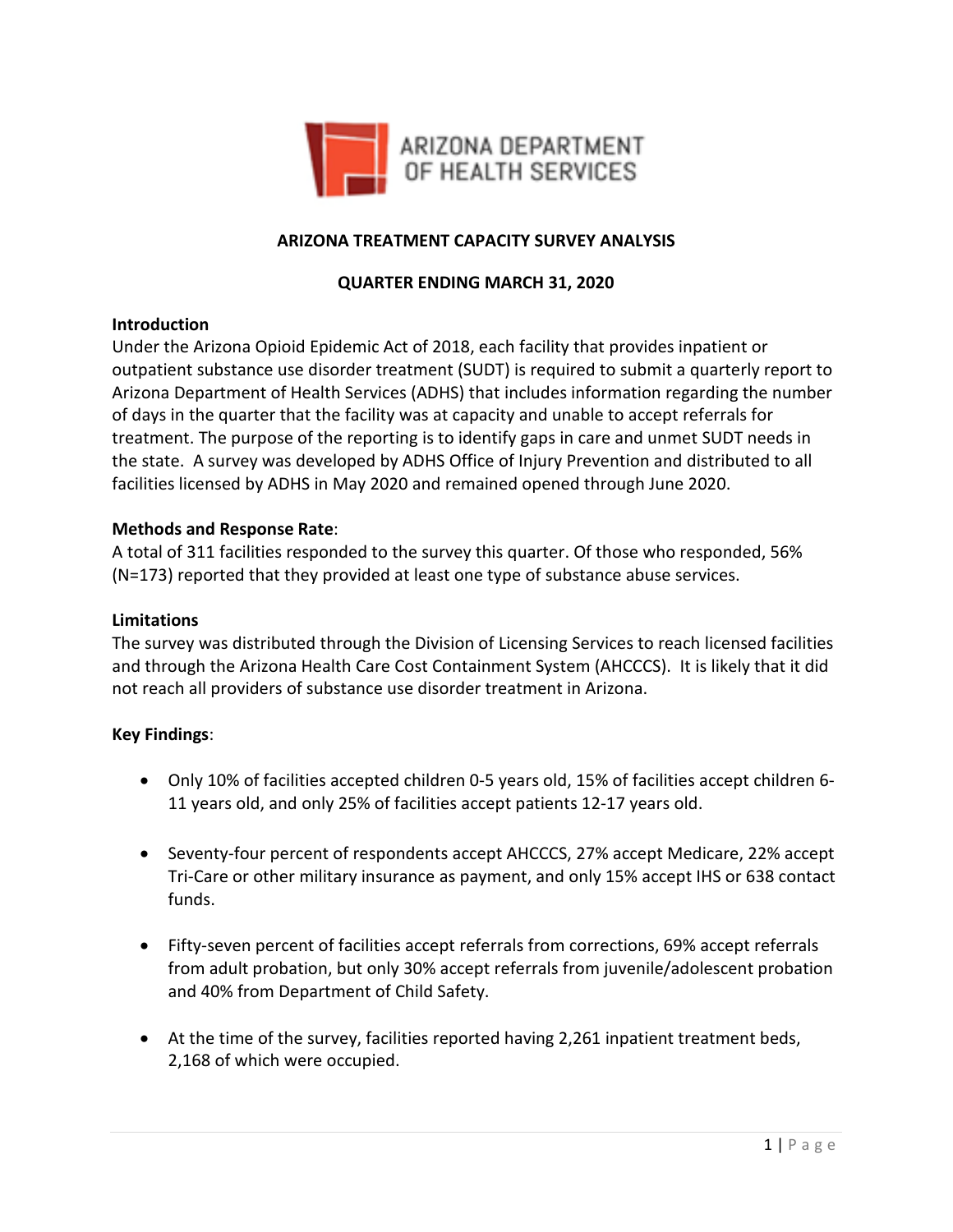- Facilities reported a total of 29,896 outpatient treatment places, chairs, or openings available, with 24,756 occupied.
- During this quarter, 659 individuals presented for inpatient treatment but were not able to receive inpatient services.
- During this quarter. 584 people presented for outpatient care, but were unable to receive services.
- Of those facilities that had a waitlist for services, 131 people were on the waitlist. These facilities were, on average, unable to accept new patients for 38 days.
- Forty-four percent of respondents offered any type of medication assisted treatment (MAT) with Suboxone the most commonly offered (88%).
- Respondents indicated that they had a total of 157 MAT providers and 75 people interested in becoming waivered MAT providers.
- This quarter respondents were asked about closures due to COVID-19. Respondents indicated a total of 45 clinics were temporarily closed.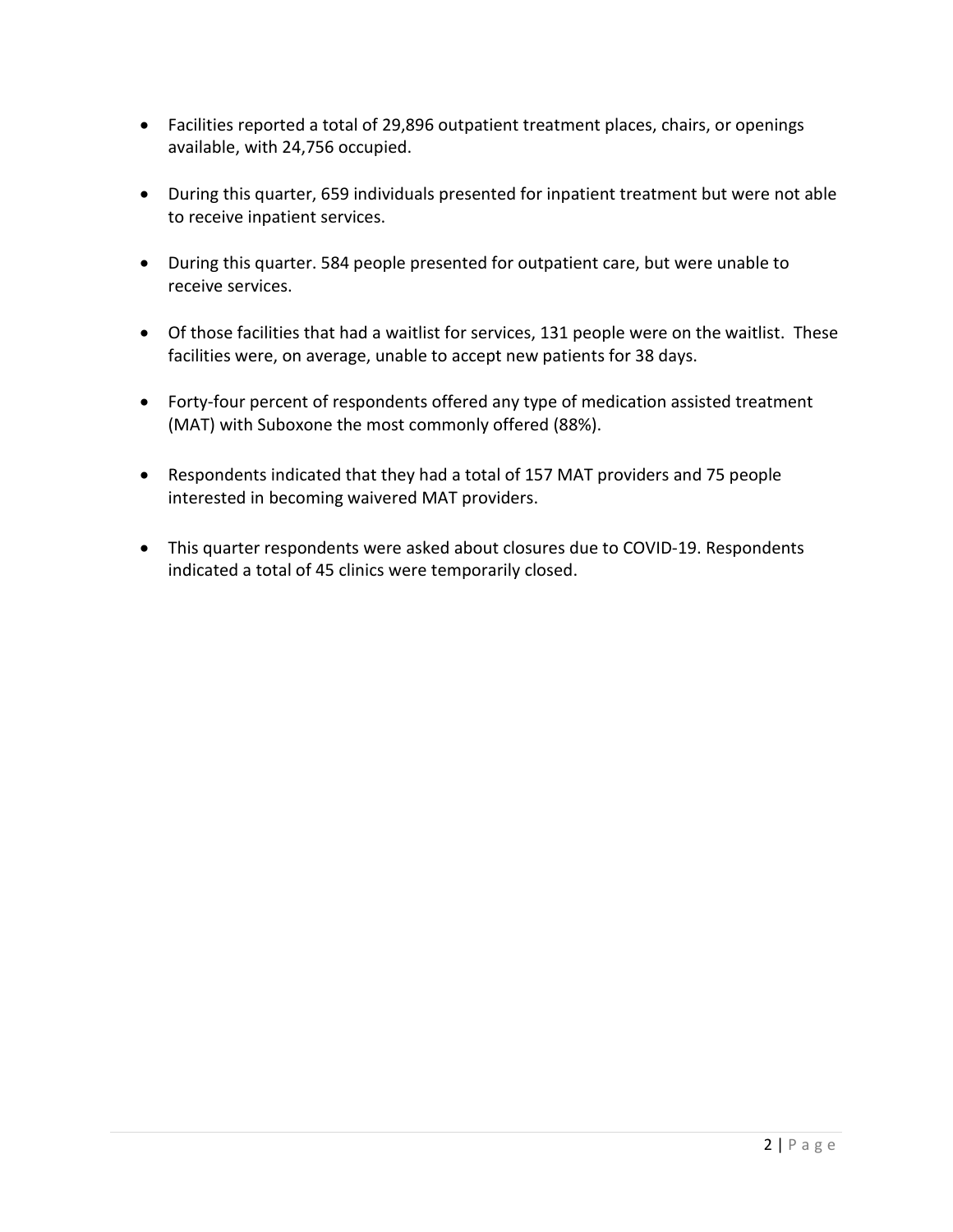| County               | <b>Number of Responses</b> | <b>Percent of Total Respondents</b><br>$(N=136)$ |
|----------------------|----------------------------|--------------------------------------------------|
| Apache               | 6                          | 4%                                               |
| Cochise              | 6                          | 4%                                               |
| Coconino             | 7                          | 5%                                               |
| Gila                 | 8                          | 6%                                               |
| Graham               | 6                          | 4%                                               |
| Greenlee             | 5                          | 4%                                               |
| La Paz               | 3                          | 2%                                               |
| Maricopa             | 66                         | 49%                                              |
| Mohave               | 6                          | 4%                                               |
| Navajo               | 13                         | 10%                                              |
| Pima                 | 22                         | 16%                                              |
| Pinal                | 16                         | 12%                                              |
| Santa Cruz           | 4                          | 3%                                               |
| Yavapai              | 12                         | 9%                                               |
| Yuma                 | 6                          | 4%                                               |
| All Arizona Counties | 38                         | 28%                                              |

# 1**. Respondents by county facility is contracted with**\*

\* Respondents could select multiple responses

### **Respondents by residence county of clients served**\*

| County               | <b>Number of Responses</b> | <b>Percent of Total Respondents</b><br>$(N=148)$ |
|----------------------|----------------------------|--------------------------------------------------|
| Apache               | 7                          | 5%                                               |
| Cochise              | 7                          | 5%                                               |
| Coconino             | 3                          | 2%                                               |
| Gila                 | 8                          | 5%                                               |
| Graham               | 4                          | 3%                                               |
| Greenlee             | 5                          | 3%                                               |
| La Paz               | 3                          | 2%                                               |
| Maricopa             | 74                         | 50%                                              |
| Mohave               | 3                          | 2%                                               |
| Navajo               | 12                         | 8%                                               |
| Pima                 | 30                         | 20%                                              |
| Pinal                | 24                         | 16%                                              |
| Santa Cruz           | 5                          | 3%                                               |
| Yavapai              | 10                         | 7%                                               |
| Yuma                 | 9                          | 6%                                               |
| All Arizona Counties | 44                         | 30%                                              |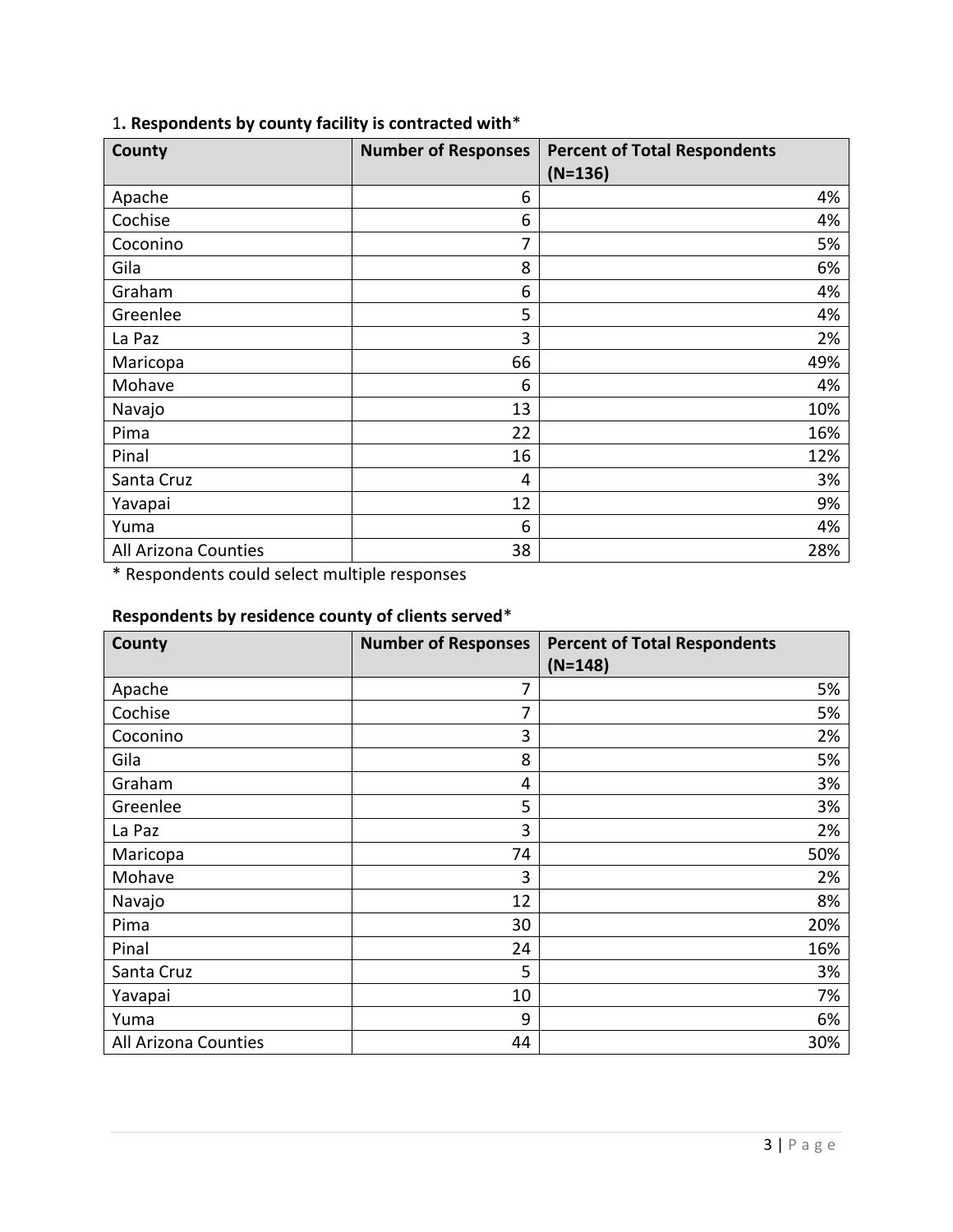# 2. **Gender and Age of Population Served**

|                                | <b>Number of Responses</b> | <b>Percent of Total Respondents (N=150)</b> |
|--------------------------------|----------------------------|---------------------------------------------|
| Gender                         |                            |                                             |
| Male                           | 10                         | 7%                                          |
| Female                         | 3                          | 2%                                          |
| Co-ed                          | 133                        | 91%                                         |
| Age                            |                            |                                             |
| Infant & Early Childhood (0-5) | 15                         | 10%                                         |
| Children (6-11)                | 22                         | 15%                                         |
| Adolescents (12-17)            | 38                         | 25%                                         |
| Young Adults (18-25)           | 129                        | 86%                                         |
| Adults (26-64)                 | 136                        | 91%                                         |
| Senior (65+)                   | 101                        | 67%                                         |

\* Respondents could select multiple responses for ages served

# 3. **Accepted Payment Methods**

| <b>Service Type</b>                | <b>Number of Responses</b> | <b>Percent of Total Respondents (N=150)</b> |
|------------------------------------|----------------------------|---------------------------------------------|
| Cash/Self-Payment                  | 108                        | 72%                                         |
| <b>AHCCCS</b>                      | 111                        | 74%                                         |
| Medicare                           | 40                         | 27%                                         |
| Military insurance (e.g. Tri-Care, | 33                         | 22%                                         |
| CHAMPVA)                           |                            |                                             |
| Private health insurance           | 82                         | 55%                                         |
| Access to Recovery (ATR)           | 3                          | 2%                                          |
| voucher                            |                            |                                             |
| IHS/638 contract care funds        | 23                         | 15%                                         |
| Capitated                          | 2                          | 1%                                          |
| Fee-for-service                    | 71                         | 47%                                         |
| Sliding fee scale                  | 37                         | 25%                                         |
| No fee                             | 8                          | 5%                                          |

\* Respondents could select multiple responses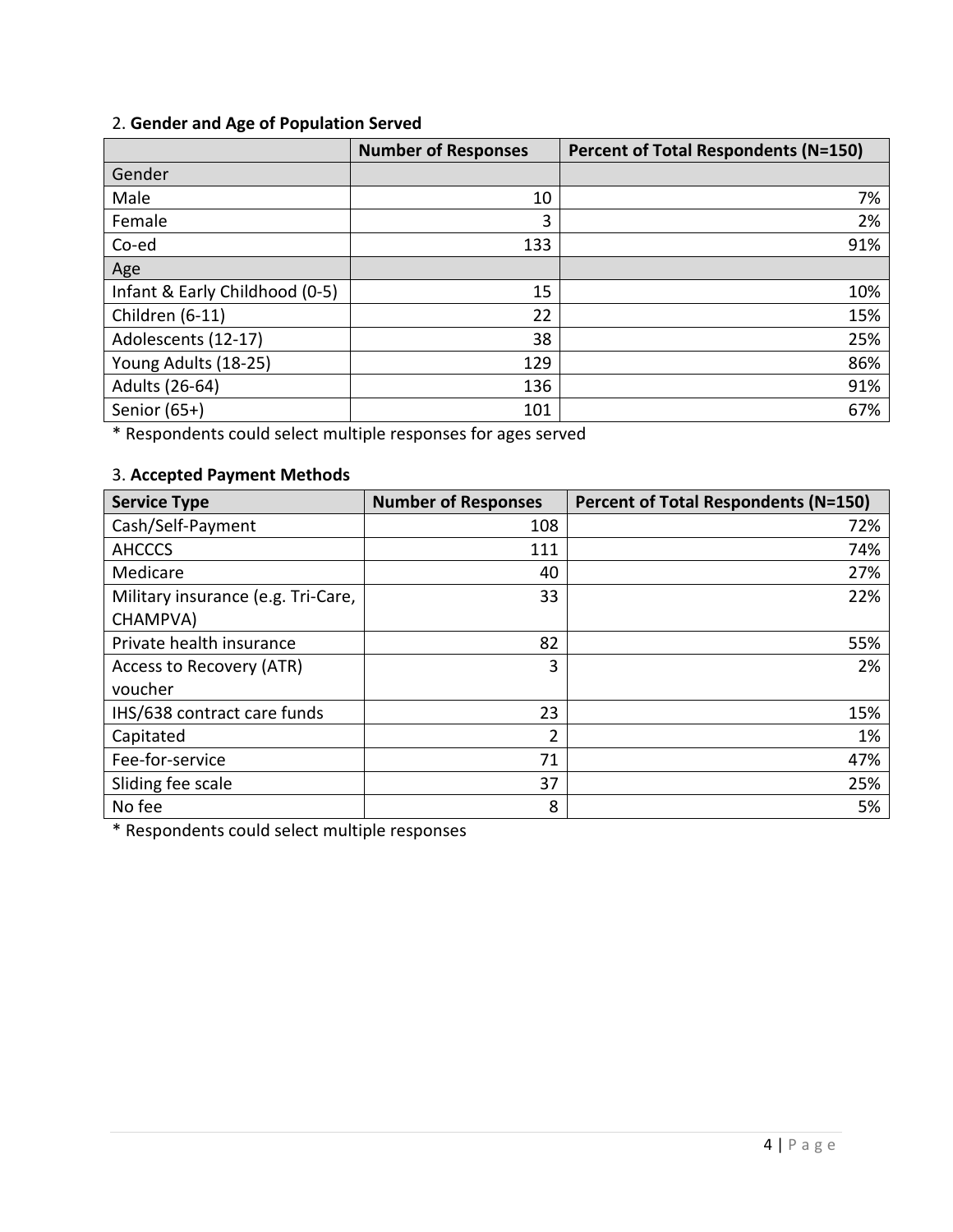# 4. **Who can Make Referrals for Services?**

| <b>Referral Source</b>        | <b>Number of Responses</b> | <b>Percent of Total Respondents (N=150)</b> |
|-------------------------------|----------------------------|---------------------------------------------|
| Self-referred                 | 123                        | 82%                                         |
| Family or Friend              | 109                        | 73%                                         |
| Employer                      | 92                         | 61%                                         |
| Health Plan/Insurance         | 120                        | 80%                                         |
| Company                       |                            |                                             |
| <b>Health Care Provider</b>   | 130                        | 87%                                         |
| Behavioral Health Provider    | 138                        | 92%                                         |
| Hospital                      | 120                        | 80%                                         |
| School                        | 70                         | 47%                                         |
| Church                        | 77                         | 51%                                         |
| Court                         | 105                        | 70%                                         |
| Corrections                   | 86                         | 57%                                         |
| <b>Adult Probation</b>        | 104                        | 69%                                         |
| Juvenile/Adolescent Probation | 45                         | 30%                                         |
| Department of Child Safety    | 60                         | 40%                                         |

\* Respondents could select multiple responses

# 5. **Does your facility have programs designed to serve any of the following populations?**

| <b>Population</b>           | <b>Number of Responses</b> | <b>Percent of Total Respondents (N=150)</b> |
|-----------------------------|----------------------------|---------------------------------------------|
| Veterans                    | 51                         | 37%                                         |
| Pregnant Women              | 39                         | 28%                                         |
| People with Children        | 34                         | 24%                                         |
| <b>LGBTQ</b>                | 48                         | 34%                                         |
| American Indian/Alaska      | 65                         | 46%                                         |
| <b>Native</b>               |                            |                                             |
| Prisoner Re-entry           | 42                         | 30%                                         |
| People with Disabilities    | 49                         | 35%                                         |
| People who have experienced | 65                         | 46%                                         |
| intimate partner/domestic   |                            |                                             |
| violence                    |                            |                                             |
| Drug court/Pre-trial        | 61                         | 43%                                         |
| Dual diagnosis              | 105                        | 75%                                         |

\* Respondents could select multiple responses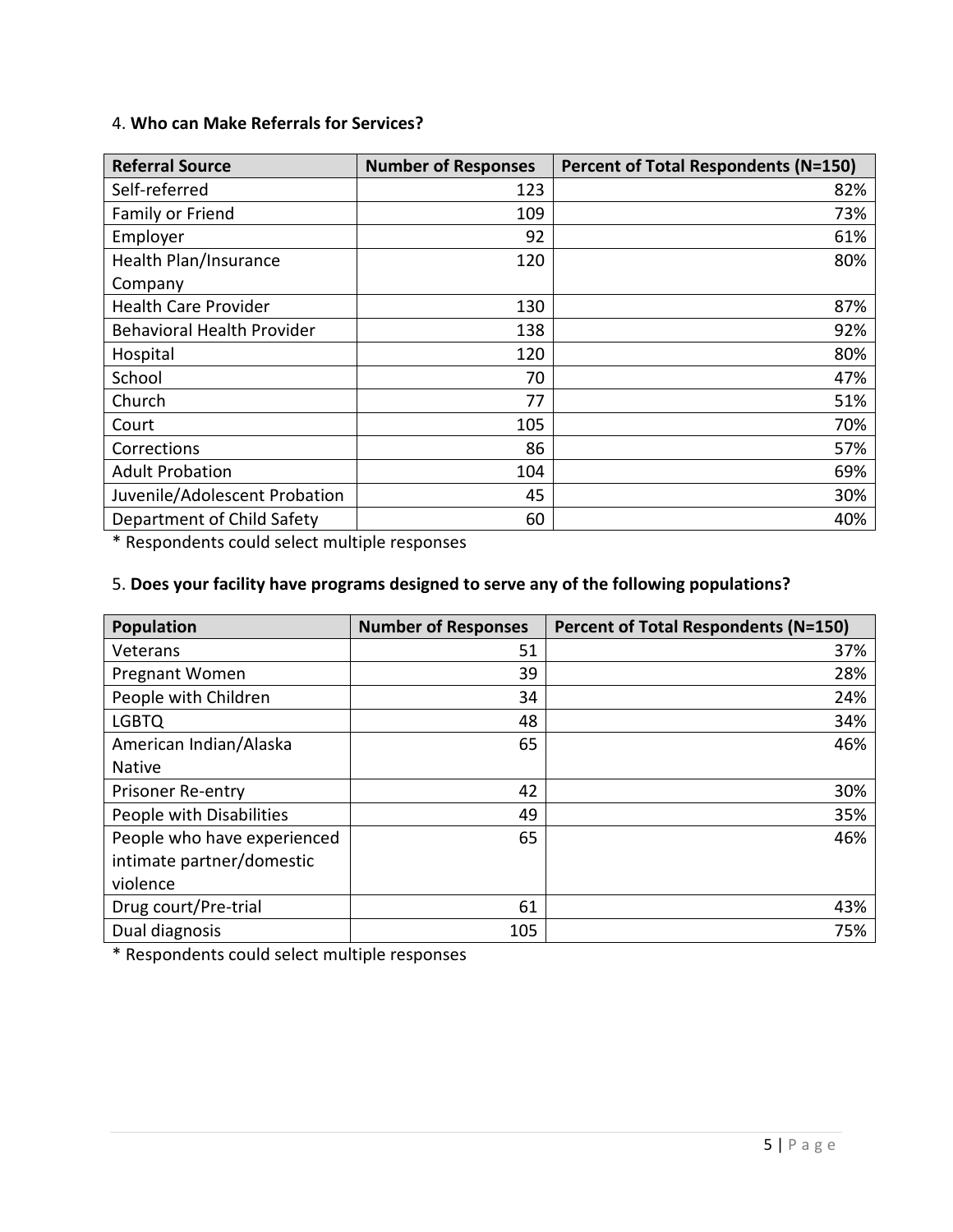| <b>Services</b>                   | <b>Number of Responses</b> | <b>Percent of Total Respondents (N=147)</b> |
|-----------------------------------|----------------------------|---------------------------------------------|
| Substance Use Disorder            | 130                        | 80%                                         |
| Treatment                         |                            |                                             |
| Dual Diagnosis/Co-Occurring       | 103                        | 70%                                         |
| <b>Intensive Outpatient</b>       | 44                         | 30%                                         |
| <b>Chemical Dependency</b>        |                            |                                             |
| Treatment                         |                            |                                             |
| <b>Mental Health</b>              | 103                        | 70%                                         |
| Trauma / PTSD                     | 86                         | 59%                                         |
| Residential                       | 64                         | 44%                                         |
| Day Treatment                     | 21                         | 14%                                         |
| Detox                             | 21                         | 14%                                         |
| <b>Emergency Medical Services</b> | 2                          | 1%                                          |
| Self-help groups (AA/NA)          | 52                         | 35%                                         |
| <b>Peer Support Services</b>      | 59                         | 40%                                         |
| <b>Recreational Therapy</b>       | 33                         | 22%                                         |
| <b>Occupational Therapy</b>       | 14                         | 10%                                         |
| <b>Assisted Living</b>            | 8                          | 5%                                          |
| <b>Skilled Nursing</b>            | 4                          | 3%                                          |
| <b>Crisis Services</b>            | 28                         | 19%                                         |

# 6. **What types of services are offered at your facility?**

\* Respondents could select multiple responses

# 7. **What levels of care are offered at your facility?**

| <b>Levels of Care</b>             | <b>Number of Responses</b> | <b>Percent of Total Respondents (N=147)</b> |
|-----------------------------------|----------------------------|---------------------------------------------|
| Outpatient - Individual           | 89                         | 61%                                         |
| Outpatient - Group                | 77                         | 52%                                         |
| <b>Intensive Outpatient</b>       | 51                         | 35%                                         |
| Program                           |                            |                                             |
| Partial Hospitalization           | 19                         | 13%                                         |
| Sober and Transitional Living     | 19                         | 13%                                         |
| Group Home                        | 35                         | 24%                                         |
| Inpatient                         | 34                         | 23%                                         |
| Residential                       | 66                         | 45%                                         |
| Day Treatment                     | 20                         | 14%                                         |
| Detox                             | 17                         | 12%                                         |
| <b>Emergency Medical Services</b> | 2                          | 1%                                          |
| Self-help groups (AA/NA)          | 32                         | 22%                                         |
| <b>Peer Support Services</b>      | 51                         | 35%                                         |
| 24 hour Crisis Services           | 20                         | 14%                                         |

\* Respondents could select multiple responses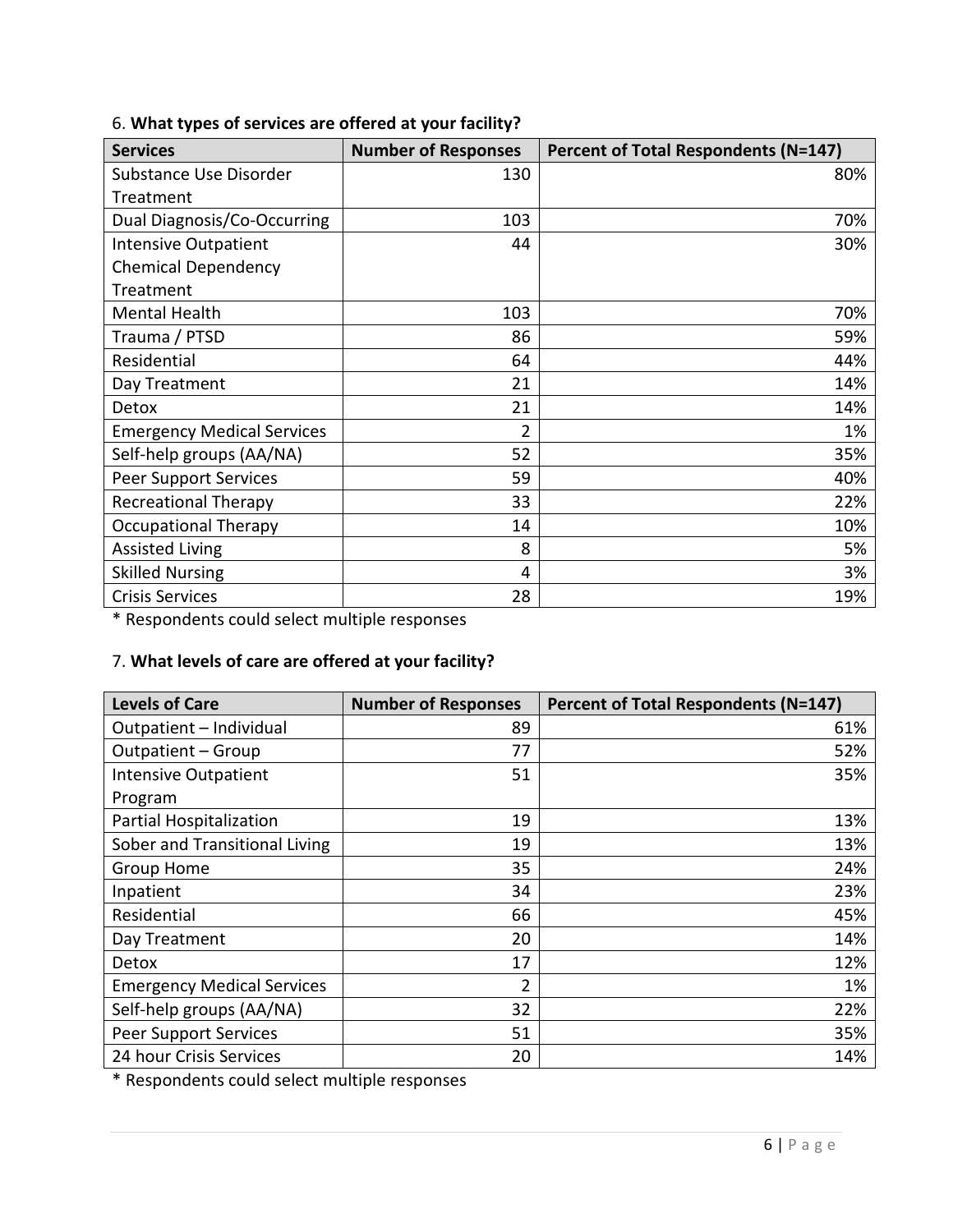| <b>Measure</b>            | Count |
|---------------------------|-------|
| Total places              | 2261  |
| Average places/respondent | 31    |
| Median places             | 10    |
| Minimum                   |       |
| Maximum                   | つつ又   |

### 8. **What is the total number of inpatient beds available at your facility?**

### 9**. What is the current number of occupied inpatient beds at your facility?**

| <b>Measure</b>            | Count |
|---------------------------|-------|
| Total places              | 2168  |
| Average places/respondent | 34    |
| Median places             |       |
| Minimum                   |       |
| Maximum                   | 278   |

10. **What is the total number of outpatient treatment places, chairs, or openings available at your facility?**

| <b>Measure</b>            | Count  |
|---------------------------|--------|
| Total places              | 29,896 |
| Average places/respondent | 374    |
| Median places             | 26     |
| Minimum                   |        |
| Maximum                   | 12000  |

11**. What is the current number of occupied outpatient treatment places, chairs, or openings at your facility?**

| <b>Measure</b>            | Count  |
|---------------------------|--------|
| Total places              | 24,756 |
| Average places/respondent | 272    |
| Median places             | 25     |
| Minimum                   |        |
| Maximum                   | 10,000 |

### 12. **Do you track individuals that present for care but are unable to receive service?**

|              | <b>Number of Respondents</b> | Percent |
|--------------|------------------------------|---------|
| Yes          | 55                           | 37%     |
| <b>No</b>    | 58                           | 40%     |
| Unknown      | 34                           | 23%     |
| <b>TOTAL</b> | 147                          | 100%    |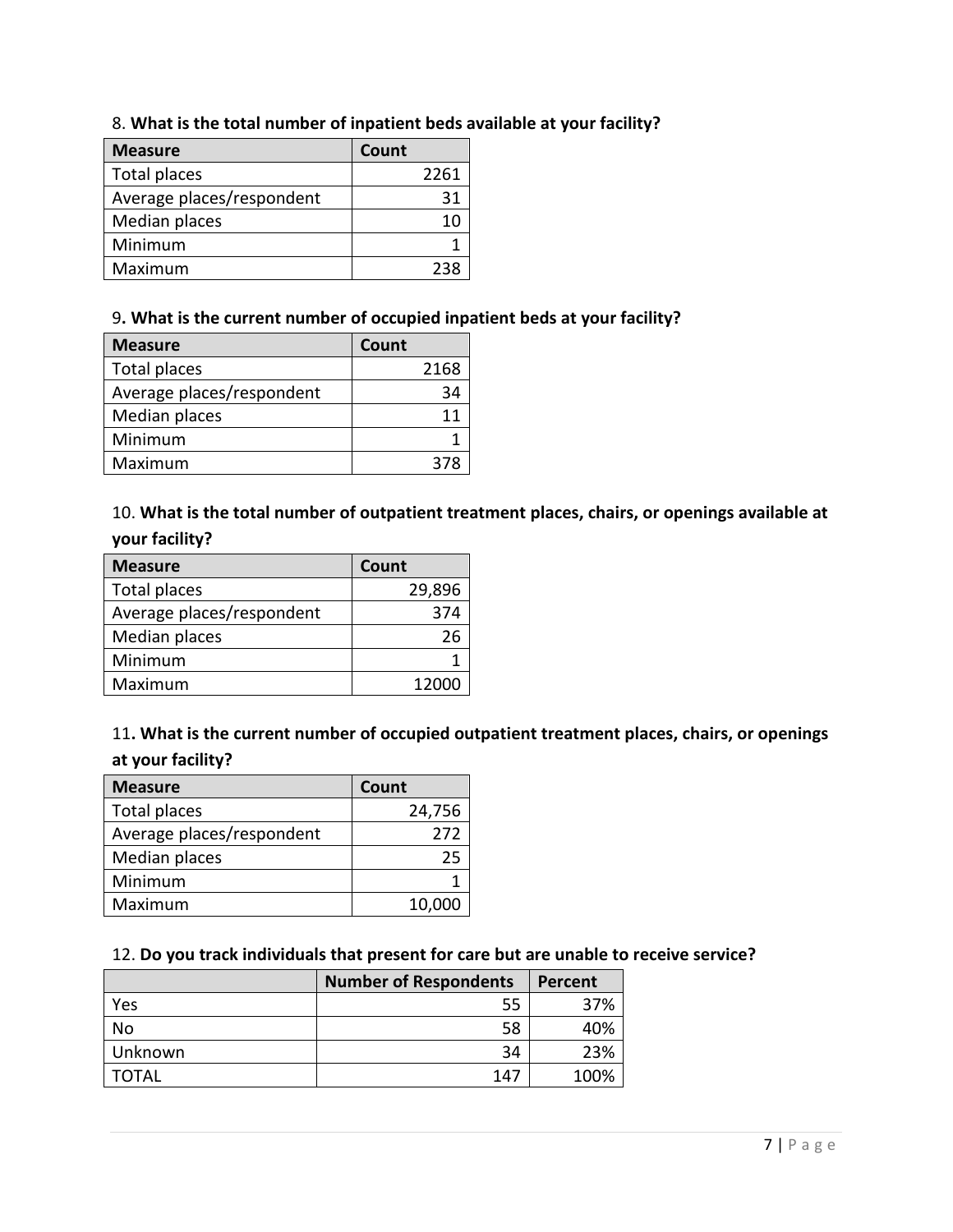13. **(For those who track individuals who present for care but do not receive services) Within the last 3 months, how many individuals presented for care, but were unable to receive any inpatient services?** 

| <b>Measure</b>           | Count |
|--------------------------|-------|
| <b>Total individuals</b> |       |
| Average                  | 66    |
| individuals/respondent   |       |
| Median individuals       | 20    |
| Minimum                  |       |
| Maximum                  |       |

14. **(For those who track individuals who present for care but do not receive services) Within the last 3 months, how many individuals presented for care, but were unable to receive any outpatient services?** 

| <b>Measure</b>           | Count |
|--------------------------|-------|
| <b>Total individuals</b> | 584   |
| Average                  | 97    |
| individuals/respondent   |       |
| Median individuals       | 100   |
| Minimum                  |       |
| Maximum                  |       |

#### 15. **Do you have a waitlist for inpatient services?**

|              | <b>Number of Respondents</b> | Percent |
|--------------|------------------------------|---------|
| Yes          | 16                           | 11%     |
| No           | 128                          | 89%     |
| <b>TOTAL</b> | 144                          | 100%    |

#### 16. **Do you have a waitlist for outpatient services?**

|              | <b>Number of Respondents</b> | Percent |
|--------------|------------------------------|---------|
| Yes          |                              | 6%      |
| No           | 137                          | 94%     |
| <b>TOTAL</b> | 145                          | 100%    |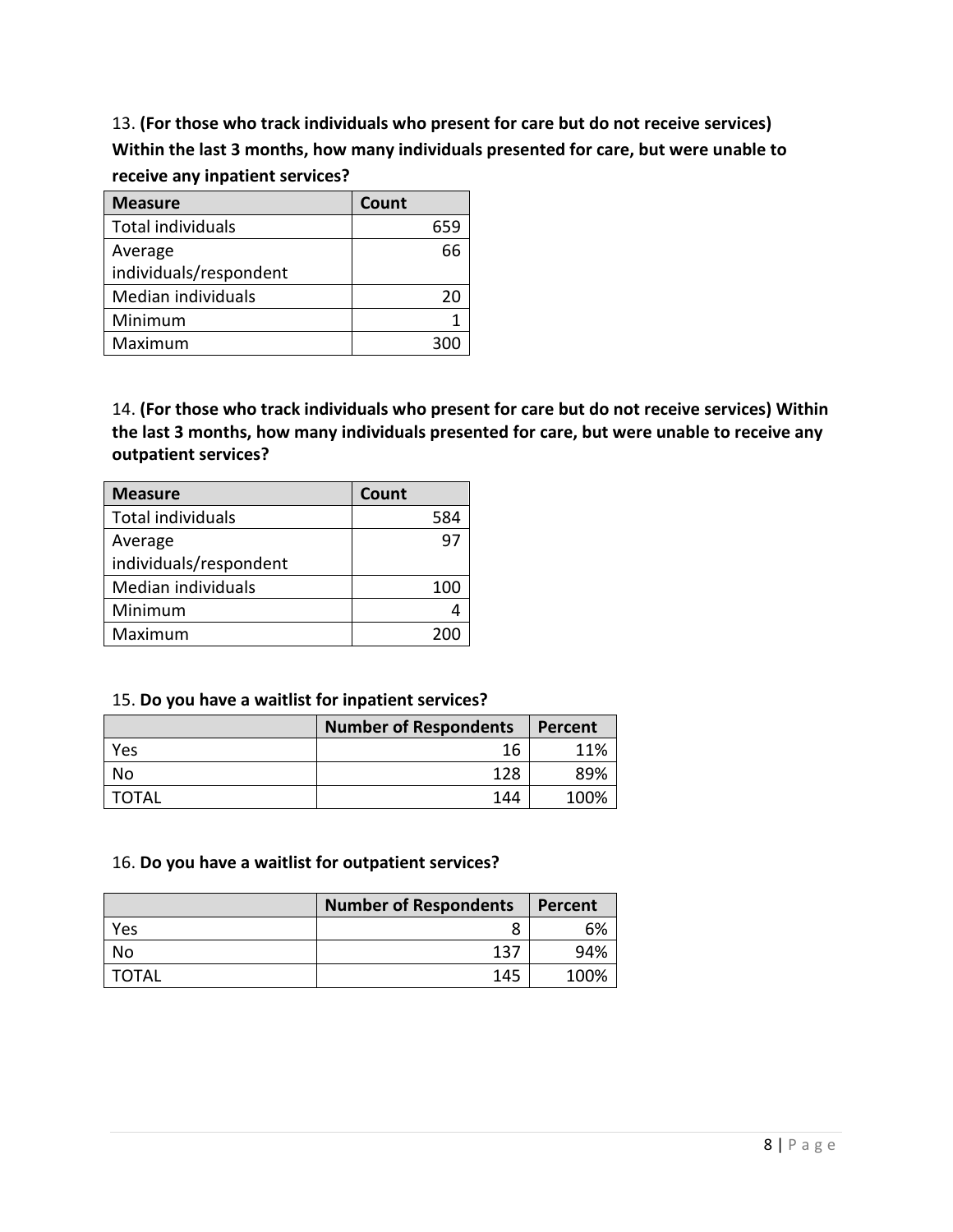17. **How many days in the past quarter was your facility at capacity and unable to accept new patients?**

| <b>Measure</b>          | Count   |
|-------------------------|---------|
| Average days/respondent | 38/1170 |
| Median days             | 30      |
| Minimum                 |         |
| Maximum                 | 180     |

### 18. **Within the last 3 months, what is the total number of individuals on the waitlist?**

| <b>Measure</b>         | Count |
|------------------------|-------|
| Total individuals      | 131   |
| Average                |       |
| individuals/respondent | 11    |
| Median individuals     |       |
| Minimum                |       |
| Maximum                |       |

# 19. **How many individuals from the total 3-month waitlist were provided referrals to other services while waiting?**

| <b>Measure</b>           | Count |
|--------------------------|-------|
| <b>Total individuals</b> | 109   |
| Average                  | 11    |
| individuals/respondent   |       |
| Median individuals       |       |
| Minimum                  |       |
| Maximum                  |       |

### 14. **Does your facility offer medication-assisted treatment (MAT)?**

|              | <b>Number of Respondents</b> | Percent |
|--------------|------------------------------|---------|
| Yes          | 64                           | 44%     |
| No           | 81                           | 56%     |
| <b>TOTAL</b> | 145                          | 100%    |